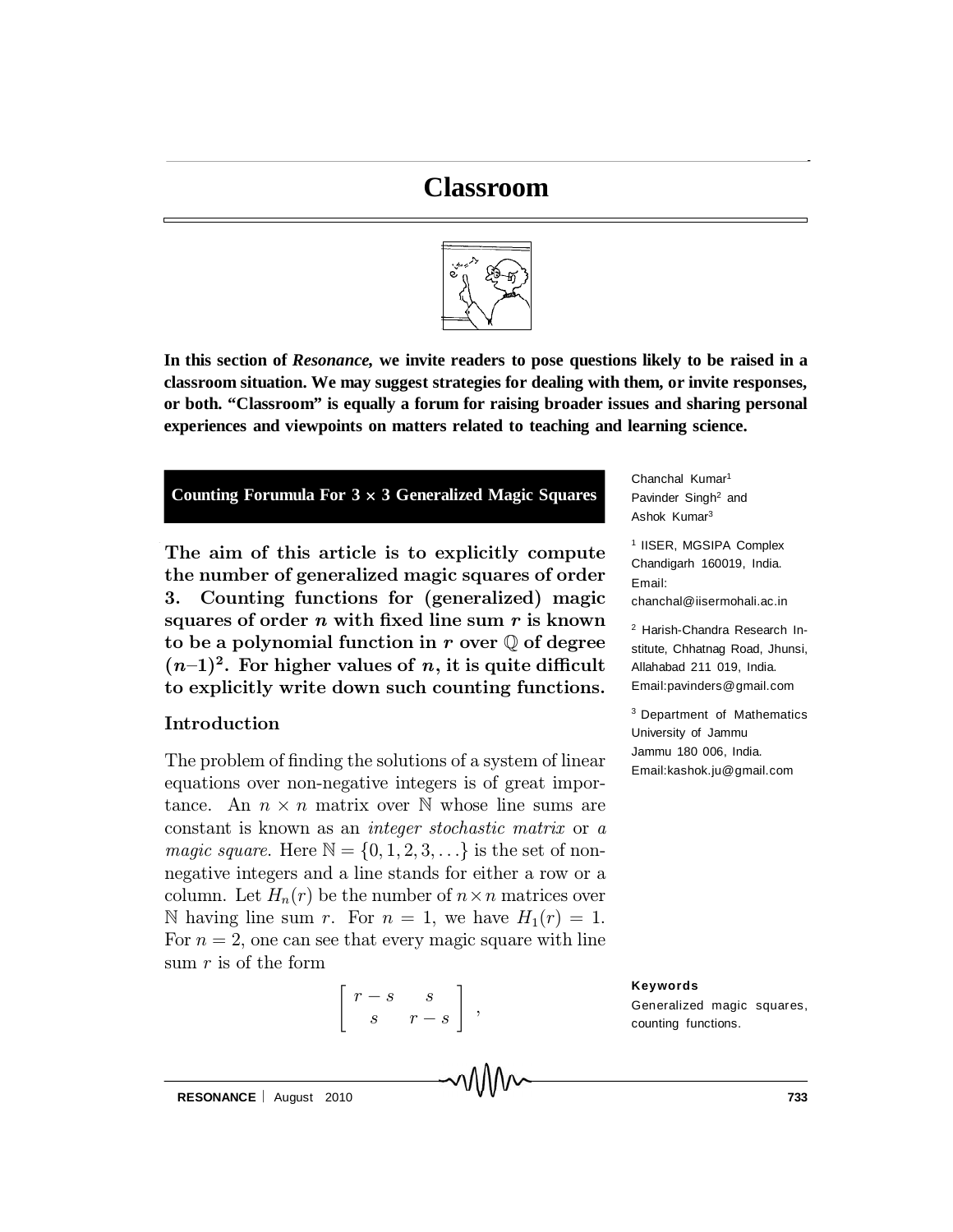It was shown by Ehrhart and Stanley that  $H_n(r)$  is a polynomial function in *r* of degree  $(n-1)^2$ .

where  $0 \leq s \leq r$  and we have  $H_2(r) = r + 1$ . It was shown by MacMohan [1] that

$$
H_3(r) = \left(\begin{array}{c} r+4 \\ 4 \end{array}\right) + \left(\begin{array}{c} r+3 \\ 4 \end{array}\right) + \left(\begin{array}{c} r+2 \\ 4 \end{array}\right).
$$

The first structural result for general n was proved by Ehrhart [2] and Stanley [3] in 1973. They showed that  $H_n(r)$  is a polynomial function in r of degree  $(n-1)^2$ that satisfies the identities

$$
H_n(-1) = H_n(-2) = \dots = H_n(-n+1) = 0,
$$
  

$$
H_n(-n-r) = (-1)^{n-1}H_n(r).
$$

That the counting function  $H_n(r)$  is a polynomial in r of degree  $(n-1)^2$  over  $\mathbb Q$  was conjectured earlier by Anand, Dumir and Gupta [4].

## Generalized Magic Squares

For a non-negative integer m, let A be an  $n \times n$  matrix over  $\mathbb N$  having *i*th line sum  $i^m r$ , where by *i*th line we mean ith row or column. For  $m = 0$ , we get a magic square. We shall call such matrices *generalized magic* squares. For a fixed  $m > 0$ , let

 $H_n^m(r) :=$  number of  $n \times n$  matrices over  $\mathbb N$  with *i*th line sum  $i^m r$ .

It was proved by Stanley [5] that  $H_n^m(r)$  is a polynomial function in r over  $\mathbb Q$ . Keeping n fixed, we see that for  $n = 1, H_1^m(r) = 1$  and  $H_2^m(r) = r + 1$ . Our aim is to find a formula for the counting function  $H_3^m(r)$ . In order to count all  $3 \times 3$  generalized magic squares, we shall actually write all of them. Let

$$
A = \left[ \begin{array}{ccc} a_{11} & a_{12} & a_{13} \\ a_{21} & a_{22} & a_{23} \\ a_{31} & a_{32} & a_{33} \end{array} \right]
$$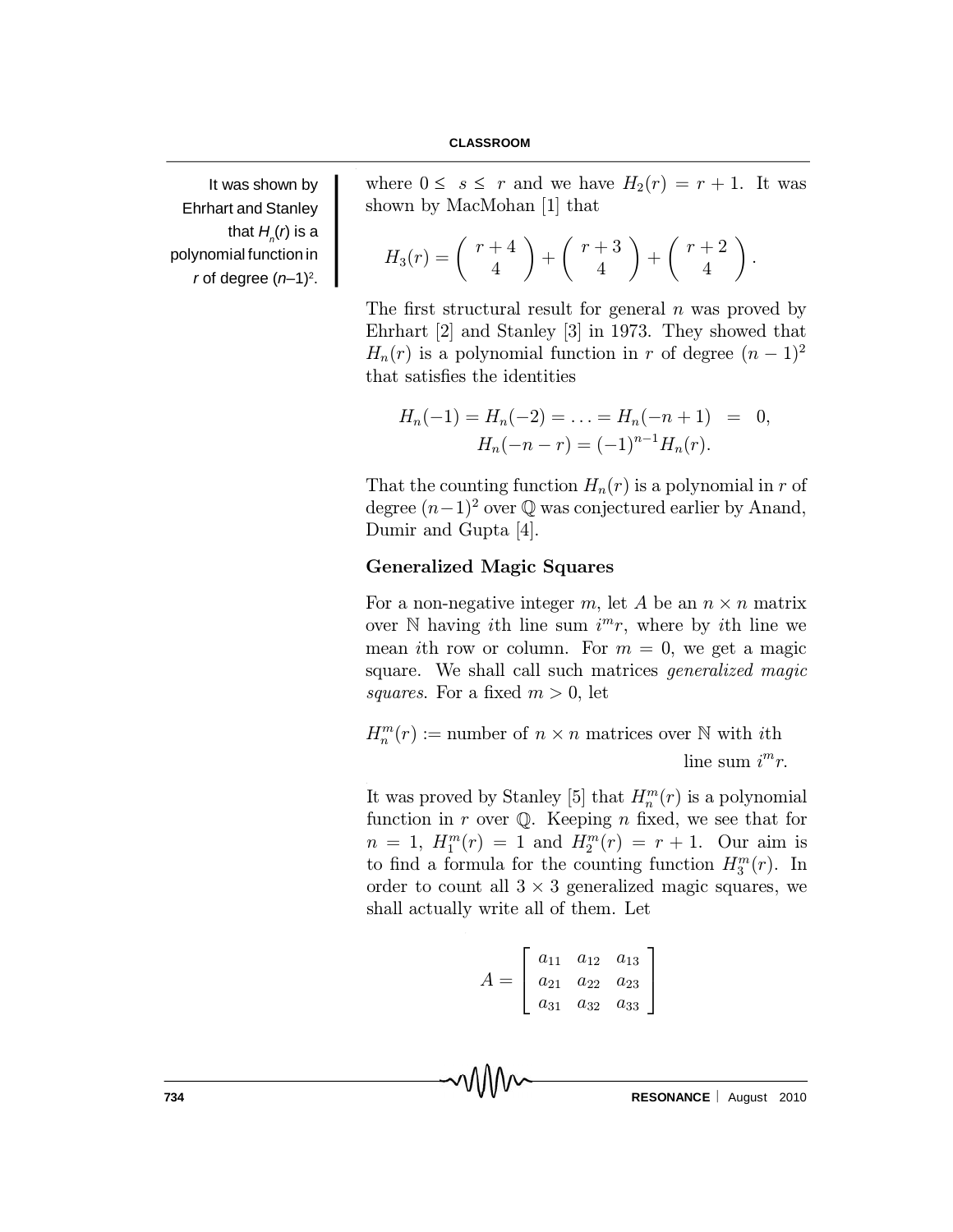be a generalized magic square, i.e.,  $a_{ij} \in \mathbb{N}$  and  $\sum_{i=1}^{3}$  $_{s=1}$  $a_{is} =$  $i^{m}r = \sum^{3}$  $t=1$  $a_{ti}$ . Since the sum of the first row or first column is r, we have  $a_{11} = r - s$ , where  $0 \leq s \leq r$  and for each value of  $a_{11} = r - s$  other entries of first row and first column are  $(a_{12}, a_{13}) = (j, s - j)$  and  $(a_{21}, a_{31}) =$  $(k, s-k)$ , where  $0 \le j, k \le s$ . Since the sum of second row or second column is  $2^m r$ , putting  $a_{22} = t$ , we have  $a_{23} =$  $2^m r - k - t$ ,  $a_{32} = 2^m r - j - t$ , where  $0 \le t \le \min\{2^m r$  $j, 2^m r - k$ . Also the sum of third row or third column is  $3^{m}r$ ,  $a_{33} = (3^{m} - 2^{m})r + j + k + t - s$  and as  $m \ge 1$ , we have  $(3^m - 2^m)r + j + k + t - s \ge (r - s) + j + k + t \ge 0.$ Thus for  $a_{11} = r - s$ , every  $3 \times 3$  matrix over N with *i*th line sum  $i^{m}r$  is of the form

$$
\left[ \begin{array}{ccc} r-s & j & s-j \\ k & t & 2^{m}r-t-k \\ s-k & 2^{m}r-t-j & (3^m-2^m)r+j+k+t-s \end{array} \right] \; ,
$$

where  $0 \leq j, k \leq s$  and  $0 \leq t \leq \min\{2^m r - j, 2^m r - k\}$ . Note that  $\min\{2^m r - j, 2^m r - k\} = 2^m r - l$ , where  $0 \le l \le s$ . Now for a fixed value of  $l$ , we need to find the values of j and k for which  $\min\{2^m r - j, 2^m r - k\} = 2^m r - l$ . There are exactly two cases, either  $j = l$  and  $0 \le k \le j = l$ , or  $k = l$  and  $0 \le j \le k = l$ . Thus there are  $2l + 1$  pairs of j and k for which  $\min\{2^m r - j, 2^m r - k\} = 2^m r - l.$ Since  $0 \le t \le \min\{2^m r - j, 2^m r - k\} = 2^m r - l$  and for each such t there are exactly  $2l + 1$  pairs of j and k, the number of such matrices is  $(2l + 1)(2<sup>m</sup>r - l + 1)$ . Thus the total number of  $3\times3$  generalized magic squares with  $a_{11} = r - s$  is

$$
\sum_{l=0}^{s} (2l+1)(2^m r - l + 1).
$$

Since  $a_{11} = r - s$ , where  $0 \leq s \leq r$ , the number of  $3 \times 3$ 

**RESONANCE** | August 2010 **735**